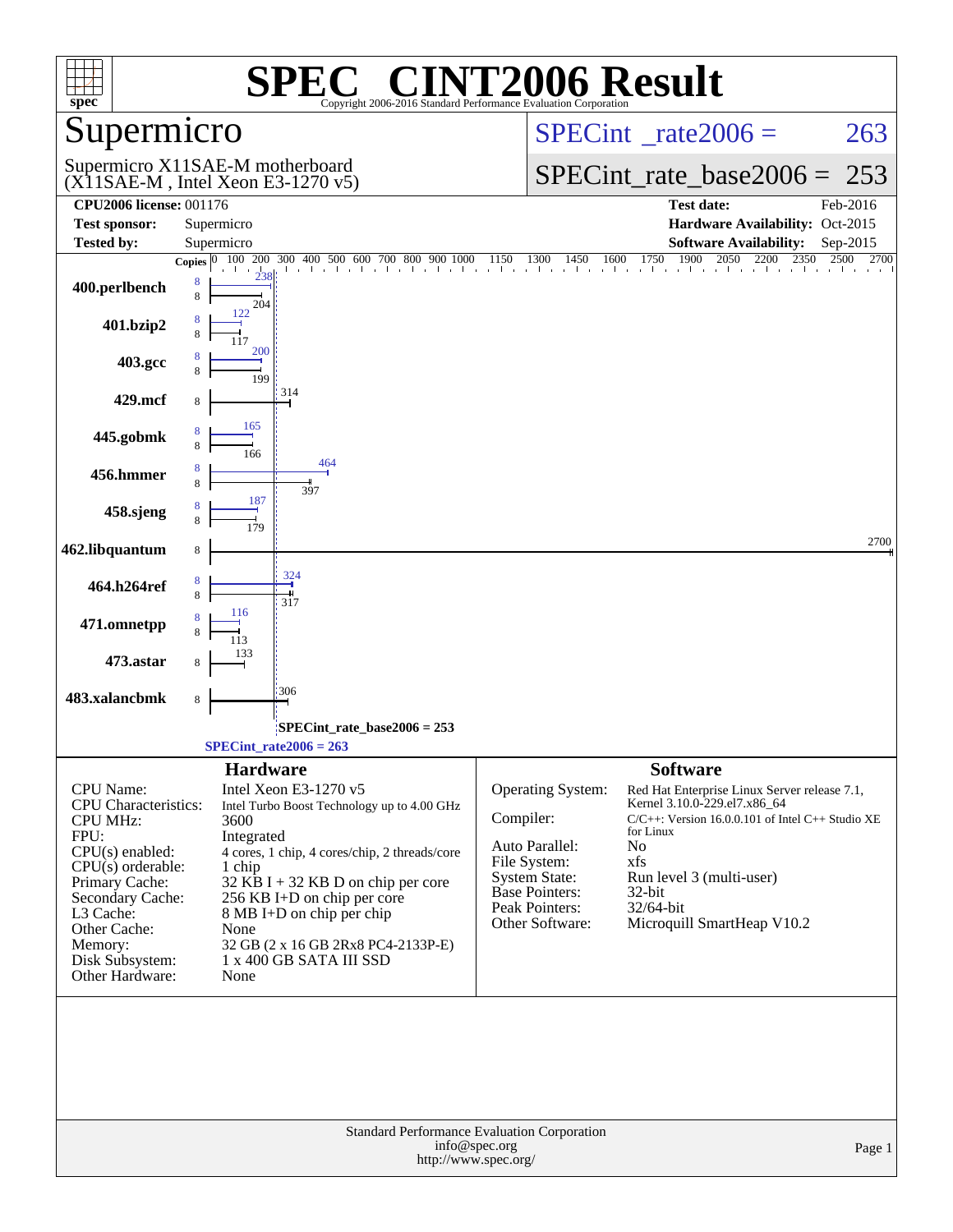

### Supermicro

### (X11SAE-M , Intel Xeon E3-1270 v5) Supermicro X11SAE-M motherboard

SPECint rate $2006 = 263$ 

### [SPECint\\_rate\\_base2006 =](http://www.spec.org/auto/cpu2006/Docs/result-fields.html#SPECintratebase2006) 253

**[CPU2006 license:](http://www.spec.org/auto/cpu2006/Docs/result-fields.html#CPU2006license)** 001176 **[Test date:](http://www.spec.org/auto/cpu2006/Docs/result-fields.html#Testdate)** Feb-2016 **[Test sponsor:](http://www.spec.org/auto/cpu2006/Docs/result-fields.html#Testsponsor)** Supermicro Supermicro **[Hardware Availability:](http://www.spec.org/auto/cpu2006/Docs/result-fields.html#HardwareAvailability)** Oct-2015 **[Tested by:](http://www.spec.org/auto/cpu2006/Docs/result-fields.html#Testedby)** Supermicro **Supermicro [Software Availability:](http://www.spec.org/auto/cpu2006/Docs/result-fields.html#SoftwareAvailability)** Sep-2015

### **[Results Table](http://www.spec.org/auto/cpu2006/Docs/result-fields.html#ResultsTable)**

|                                                                                                          | <b>Base</b>   |                |       |                |            | <b>Peak</b>    |                  |               |                |              |                |              |                |              |
|----------------------------------------------------------------------------------------------------------|---------------|----------------|-------|----------------|------------|----------------|------------------|---------------|----------------|--------------|----------------|--------------|----------------|--------------|
| <b>Benchmark</b>                                                                                         | <b>Copies</b> | <b>Seconds</b> | Ratio | <b>Seconds</b> | Ratio      | <b>Seconds</b> | Ratio            | <b>Copies</b> | <b>Seconds</b> | <b>Ratio</b> | <b>Seconds</b> | <b>Ratio</b> | <b>Seconds</b> | <b>Ratio</b> |
| 400.perlbench                                                                                            | 8             | 383            | 204   | 384            | 204        | 384            | 204              | 8             | <u>329</u>     | 238          | 328            | 238          | 329            | 237          |
| 401.bzip2                                                                                                | 8             | 657            | 117   | 677            | 114        | 662            | <b>117</b>       | 8             | 630            | 123          | 631            | <u>122</u>   | 635            | 122          |
| $403.\mathrm{gcc}$                                                                                       | 8             | 323            | 199   | 323            | 199        | 323            | 199 <sub>1</sub> | 8             | 322            | 200          | 319            | 202          | 322            | 200          |
| $429$ .mcf                                                                                               | 8             | 232            | 314   | 233            | 313        | 232            | 315              | 8             | 232            | 314          | 233            | 313          | 232            | 315          |
| $445$ .gobm $k$                                                                                          | 8             | 506            | 166   | 505            | 166        | 505            | 166              | 8             | 507            | 165          | 506            | 166          | 507            | 165          |
| 456.hmmer                                                                                                | 8             | 187            | 398   | 188            | 397        | 192            | 390              | 8             | 161            | 464          | 161            | 463          | 161            | 464          |
| $458$ .sjeng                                                                                             | 8             | 539            | 180   | 542            | 179I       | 540            | <b>179</b>       | 8             | 517            | 187          | 519            | 186          | 519            | <b>187</b>   |
| 462.libquantum                                                                                           | 8             | 61.6           | 2690  | 61.4           | 2700       | 61.4           | 2700             | 8             | 61.6           | 2690         | 61.4           | 2700         | 61.4           | 2700         |
| 464.h264ref                                                                                              | 8             | 565            | 313   | 544            | 325        | 559            | 317              | 8             | 556            | 318          | 547            | 324          | 545            | 325          |
| 471.omnetpp                                                                                              | 8             | 444            | 113   | 440            | 114        | 443            | <b>113</b>       | 8             | 430            | 116          | 430            | <b>116</b>   | 431            | 116          |
| $473$ . astar                                                                                            | 8             | 421            | 133   | 422            | 133        | 420            | 134              | 8             | 421            | 133          | 422            | 133          | 420            | 134          |
| 483.xalancbmk                                                                                            | 8             | 180            | 306   | 181            | <b>306</b> | 181            | 305 <sup>I</sup> | 8             | 180            | 306          | 181            | 306          | 181            | 305          |
| Results appear in the order in which they were run. Bold underlined text indicates a median measurement. |               |                |       |                |            |                |                  |               |                |              |                |              |                |              |

### **[Submit Notes](http://www.spec.org/auto/cpu2006/Docs/result-fields.html#SubmitNotes)**

 The taskset mechanism was used to bind copies to processors. The config file option 'submit' was used to generate taskset commands to bind each copy to a specific processor. For details, please see the config file.

### **[Operating System Notes](http://www.spec.org/auto/cpu2006/Docs/result-fields.html#OperatingSystemNotes)**

Stack size set to unlimited using "ulimit -s unlimited"

### **[Platform Notes](http://www.spec.org/auto/cpu2006/Docs/result-fields.html#PlatformNotes)**

Standard Performance Evaluation Corporation [info@spec.org](mailto:info@spec.org) As tested, the system used a Supermicro CSE-731i-300B chassis. The chassis is configured with 2 PWS-305-PQ redundant power supply, 1 SNK-P0046A4 heatsink, as well as 1 FAN-0108L4 rear cooling fan. Sysinfo program /usr/cpu2006/config/sysinfo.rev6914 \$Rev: 6914 \$ \$Date:: 2014-06-25 #\$ e3fbb8667b5a285932ceab81e28219e1 running on X10SRA-01 Tue Feb 2 05:16:55 2016 This section contains SUT (System Under Test) info as seen by some common utilities. To remove or add to this section, see: <http://www.spec.org/cpu2006/Docs/config.html#sysinfo> From /proc/cpuinfo model name : Intel(R) Xeon(R) CPU E3-1270 v5 @ 3.60GHz 1 "physical id"s (chips) 8 "processors" cores, siblings (Caution: counting these is hw and system dependent. The following excerpts from /proc/cpuinfo might not be reliable. Use with Continued on next page

<http://www.spec.org/>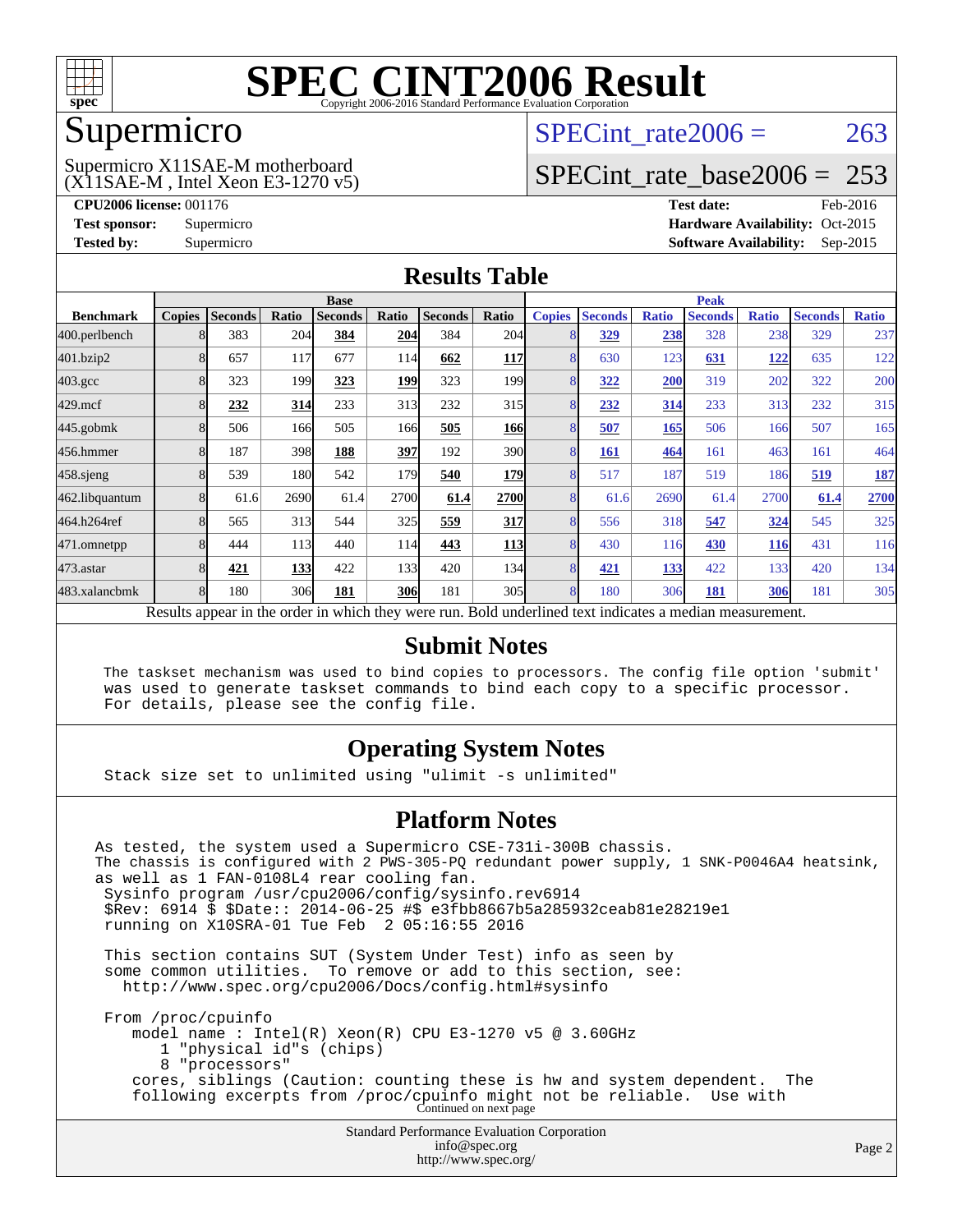

### Supermicro

SPECint rate $2006 = 263$ 

(X11SAE-M , Intel Xeon E3-1270 v5) Supermicro X11SAE-M motherboard

[SPECint\\_rate\\_base2006 =](http://www.spec.org/auto/cpu2006/Docs/result-fields.html#SPECintratebase2006)  $253$ 

**[CPU2006 license:](http://www.spec.org/auto/cpu2006/Docs/result-fields.html#CPU2006license)** 001176 **[Test date:](http://www.spec.org/auto/cpu2006/Docs/result-fields.html#Testdate)** Feb-2016 **[Test sponsor:](http://www.spec.org/auto/cpu2006/Docs/result-fields.html#Testsponsor)** Supermicro Supermicro **[Hardware Availability:](http://www.spec.org/auto/cpu2006/Docs/result-fields.html#HardwareAvailability)** Oct-2015 **[Tested by:](http://www.spec.org/auto/cpu2006/Docs/result-fields.html#Testedby)** Supermicro **Supermicro [Software Availability:](http://www.spec.org/auto/cpu2006/Docs/result-fields.html#SoftwareAvailability)** Sep-2015

### **[Platform Notes \(Continued\)](http://www.spec.org/auto/cpu2006/Docs/result-fields.html#PlatformNotes)**

 caution.) cpu cores : 4 siblings : 8 physical 0: cores 0 1 2 3 cache size : 8192 KB From /proc/meminfo MemTotal: 32760152 kB HugePages\_Total: 0<br>Hugepagesize: 2048 kB Hugepagesize: From /etc/\*release\* /etc/\*version\* os-release: NAME="Red Hat Enterprise Linux Server" VERSION="7.1 (Maipo)" ID="rhel" ID\_LIKE="fedora" VERSION\_ID="7.1" PRETTY\_NAME="Red Hat Enterprise Linux Server 7.1 (Maipo)" ANSI\_COLOR="0;31" CPE\_NAME="cpe:/o:redhat:enterprise\_linux:7.1:GA:server" redhat-release: Red Hat Enterprise Linux Server release 7.1 (Maipo) system-release: Red Hat Enterprise Linux Server release 7.1 (Maipo) system-release-cpe: cpe:/o:redhat:enterprise\_linux:7.1:ga:server uname -a: Linux X10SRA-01 3.10.0-229.el7.x86\_64 #1 SMP Thu Jan 29 18:37:38 EST 2015 x86\_64 x86\_64 x86\_64 GNU/Linux run-level 3 Feb 2 01:14 SPEC is set to: /usr/cpu2006 Filesystem Type Size Used Avail Use% Mounted on /dev/sda2 xfs 183G 5.3G 178G 3% / Additional information from dmidecode: Warning: Use caution when you interpret this section. The 'dmidecode' program reads system data which is "intended to allow hardware to be accurately determined", but the intent may not be met, as there are frequent changes to hardware, firmware, and the "DMTF SMBIOS" standard. BIOS American Megatrends Inc. 1.0a 12/21/2015 Memory: 2x Not Specified Not Specified 2x Samsung M391A2K43BB1-CPB 16 GB 2 rank 2133 MHz (End of data from sysinfo program)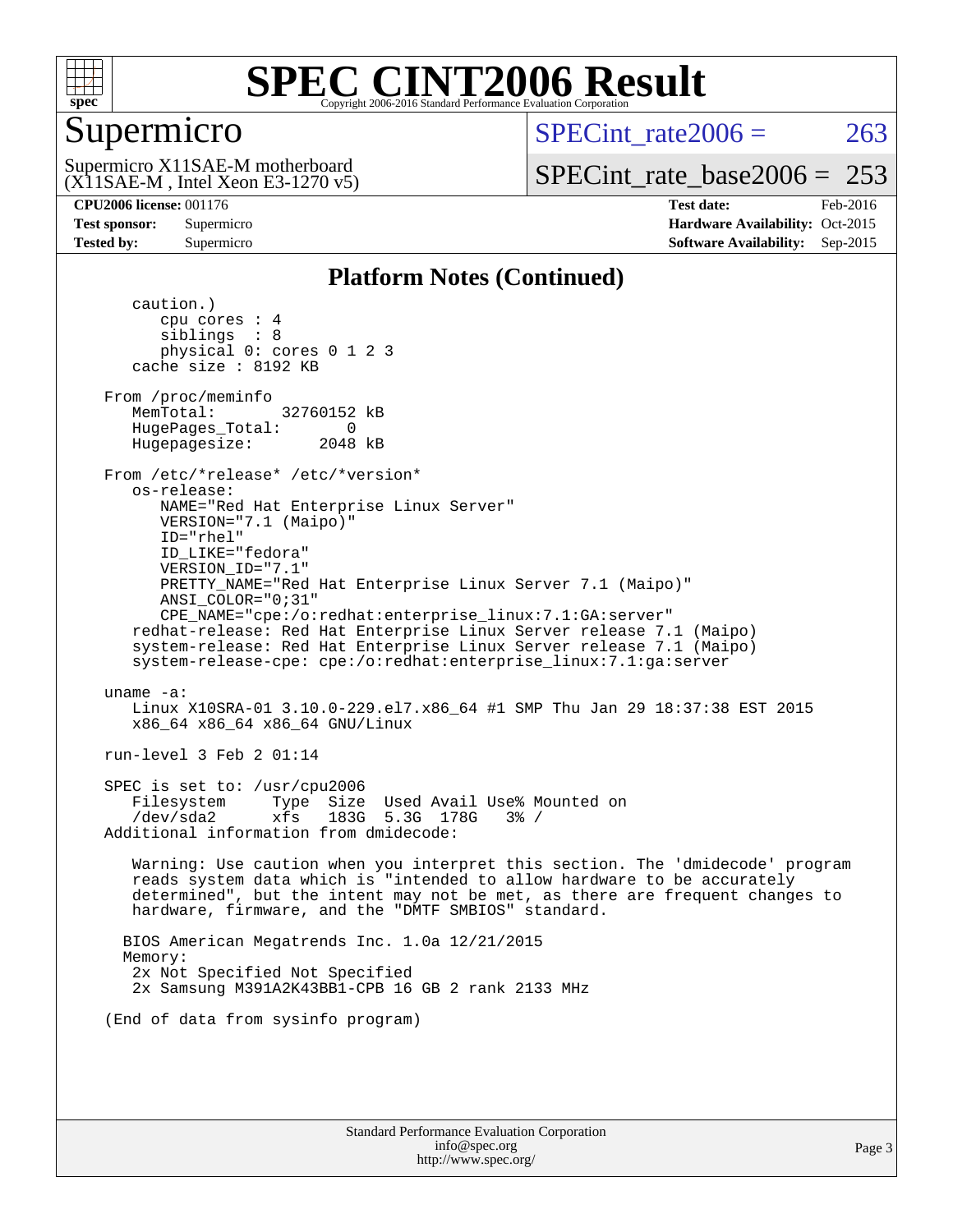

### Supermicro

SPECint rate $2006 = 263$ 

(X11SAE-M , Intel Xeon E3-1270 v5) Supermicro X11SAE-M motherboard

[SPECint\\_rate\\_base2006 =](http://www.spec.org/auto/cpu2006/Docs/result-fields.html#SPECintratebase2006) 253

**[CPU2006 license:](http://www.spec.org/auto/cpu2006/Docs/result-fields.html#CPU2006license)** 001176 **[Test date:](http://www.spec.org/auto/cpu2006/Docs/result-fields.html#Testdate)** Feb-2016 **[Test sponsor:](http://www.spec.org/auto/cpu2006/Docs/result-fields.html#Testsponsor)** Supermicro Supermicro **[Hardware Availability:](http://www.spec.org/auto/cpu2006/Docs/result-fields.html#HardwareAvailability)** Oct-2015 **[Tested by:](http://www.spec.org/auto/cpu2006/Docs/result-fields.html#Testedby)** Supermicro **Supermicro [Software Availability:](http://www.spec.org/auto/cpu2006/Docs/result-fields.html#SoftwareAvailability)** Sep-2015

### **[General Notes](http://www.spec.org/auto/cpu2006/Docs/result-fields.html#GeneralNotes)**

Environment variables set by runspec before the start of the run: LD LIBRARY PATH = "/usr/cpu2006/libs/32:/usr/cpu2006/libs/64:/usr/cpu2006/sh"

 Binaries compiled on a system with 1x Intel Core i5-4670K CPU + 32GB memory using RedHat EL 7.1 Transparent Huge Pages enabled with: echo always > /sys/kernel/mm/transparent\_hugepage/enabled

### **[Base Compiler Invocation](http://www.spec.org/auto/cpu2006/Docs/result-fields.html#BaseCompilerInvocation)**

[C benchmarks](http://www.spec.org/auto/cpu2006/Docs/result-fields.html#Cbenchmarks):

[icc -m32 -L/opt/intel/compilers\\_and\\_libraries\\_2016/linux/compiler/lib/ia32\\_lin](http://www.spec.org/cpu2006/results/res2016q1/cpu2006-20160206-38984.flags.html#user_CCbase_intel_icc_e10256ba5924b668798078a321b0cb3f)

#### [C++ benchmarks:](http://www.spec.org/auto/cpu2006/Docs/result-fields.html#CXXbenchmarks)

[icpc -m32 -L/opt/intel/compilers\\_and\\_libraries\\_2016/linux/compiler/lib/ia32\\_lin](http://www.spec.org/cpu2006/results/res2016q1/cpu2006-20160206-38984.flags.html#user_CXXbase_intel_icpc_b4f50a394bdb4597aa5879c16bc3f5c5)

### **[Base Portability Flags](http://www.spec.org/auto/cpu2006/Docs/result-fields.html#BasePortabilityFlags)**

 400.perlbench: [-D\\_FILE\\_OFFSET\\_BITS=64](http://www.spec.org/cpu2006/results/res2016q1/cpu2006-20160206-38984.flags.html#user_basePORTABILITY400_perlbench_file_offset_bits_64_438cf9856305ebd76870a2c6dc2689ab) [-DSPEC\\_CPU\\_LINUX\\_IA32](http://www.spec.org/cpu2006/results/res2016q1/cpu2006-20160206-38984.flags.html#b400.perlbench_baseCPORTABILITY_DSPEC_CPU_LINUX_IA32)  $401.bzip2: -D$ FILE\_OFFSET\_BITS=64 403.gcc: [-D\\_FILE\\_OFFSET\\_BITS=64](http://www.spec.org/cpu2006/results/res2016q1/cpu2006-20160206-38984.flags.html#user_basePORTABILITY403_gcc_file_offset_bits_64_438cf9856305ebd76870a2c6dc2689ab) 429.mcf: [-D\\_FILE\\_OFFSET\\_BITS=64](http://www.spec.org/cpu2006/results/res2016q1/cpu2006-20160206-38984.flags.html#user_basePORTABILITY429_mcf_file_offset_bits_64_438cf9856305ebd76870a2c6dc2689ab) 445.gobmk: [-D\\_FILE\\_OFFSET\\_BITS=64](http://www.spec.org/cpu2006/results/res2016q1/cpu2006-20160206-38984.flags.html#user_basePORTABILITY445_gobmk_file_offset_bits_64_438cf9856305ebd76870a2c6dc2689ab) 456.hmmer: [-D\\_FILE\\_OFFSET\\_BITS=64](http://www.spec.org/cpu2006/results/res2016q1/cpu2006-20160206-38984.flags.html#user_basePORTABILITY456_hmmer_file_offset_bits_64_438cf9856305ebd76870a2c6dc2689ab) 458.sjeng: [-D\\_FILE\\_OFFSET\\_BITS=64](http://www.spec.org/cpu2006/results/res2016q1/cpu2006-20160206-38984.flags.html#user_basePORTABILITY458_sjeng_file_offset_bits_64_438cf9856305ebd76870a2c6dc2689ab) 462.libquantum: [-D\\_FILE\\_OFFSET\\_BITS=64](http://www.spec.org/cpu2006/results/res2016q1/cpu2006-20160206-38984.flags.html#user_basePORTABILITY462_libquantum_file_offset_bits_64_438cf9856305ebd76870a2c6dc2689ab) [-DSPEC\\_CPU\\_LINUX](http://www.spec.org/cpu2006/results/res2016q1/cpu2006-20160206-38984.flags.html#b462.libquantum_baseCPORTABILITY_DSPEC_CPU_LINUX) 464.h264ref: [-D\\_FILE\\_OFFSET\\_BITS=64](http://www.spec.org/cpu2006/results/res2016q1/cpu2006-20160206-38984.flags.html#user_basePORTABILITY464_h264ref_file_offset_bits_64_438cf9856305ebd76870a2c6dc2689ab) 471.omnetpp: [-D\\_FILE\\_OFFSET\\_BITS=64](http://www.spec.org/cpu2006/results/res2016q1/cpu2006-20160206-38984.flags.html#user_basePORTABILITY471_omnetpp_file_offset_bits_64_438cf9856305ebd76870a2c6dc2689ab) 473.astar: [-D\\_FILE\\_OFFSET\\_BITS=64](http://www.spec.org/cpu2006/results/res2016q1/cpu2006-20160206-38984.flags.html#user_basePORTABILITY473_astar_file_offset_bits_64_438cf9856305ebd76870a2c6dc2689ab) 483.xalancbmk: [-D\\_FILE\\_OFFSET\\_BITS=64](http://www.spec.org/cpu2006/results/res2016q1/cpu2006-20160206-38984.flags.html#user_basePORTABILITY483_xalancbmk_file_offset_bits_64_438cf9856305ebd76870a2c6dc2689ab) [-DSPEC\\_CPU\\_LINUX](http://www.spec.org/cpu2006/results/res2016q1/cpu2006-20160206-38984.flags.html#b483.xalancbmk_baseCXXPORTABILITY_DSPEC_CPU_LINUX)

### **[Base Optimization Flags](http://www.spec.org/auto/cpu2006/Docs/result-fields.html#BaseOptimizationFlags)**

#### [C benchmarks](http://www.spec.org/auto/cpu2006/Docs/result-fields.html#Cbenchmarks):

[-xCORE-AVX2](http://www.spec.org/cpu2006/results/res2016q1/cpu2006-20160206-38984.flags.html#user_CCbase_f-xAVX2_5f5fc0cbe2c9f62c816d3e45806c70d7) [-ipo](http://www.spec.org/cpu2006/results/res2016q1/cpu2006-20160206-38984.flags.html#user_CCbase_f-ipo) [-O3](http://www.spec.org/cpu2006/results/res2016q1/cpu2006-20160206-38984.flags.html#user_CCbase_f-O3) [-no-prec-div](http://www.spec.org/cpu2006/results/res2016q1/cpu2006-20160206-38984.flags.html#user_CCbase_f-no-prec-div) [-opt-prefetch](http://www.spec.org/cpu2006/results/res2016q1/cpu2006-20160206-38984.flags.html#user_CCbase_f-opt-prefetch) [-opt-mem-layout-trans=3](http://www.spec.org/cpu2006/results/res2016q1/cpu2006-20160206-38984.flags.html#user_CCbase_f-opt-mem-layout-trans_a7b82ad4bd7abf52556d4961a2ae94d5)

#### [C++ benchmarks:](http://www.spec.org/auto/cpu2006/Docs/result-fields.html#CXXbenchmarks)

[-xCORE-AVX2](http://www.spec.org/cpu2006/results/res2016q1/cpu2006-20160206-38984.flags.html#user_CXXbase_f-xAVX2_5f5fc0cbe2c9f62c816d3e45806c70d7) [-ipo](http://www.spec.org/cpu2006/results/res2016q1/cpu2006-20160206-38984.flags.html#user_CXXbase_f-ipo) [-O3](http://www.spec.org/cpu2006/results/res2016q1/cpu2006-20160206-38984.flags.html#user_CXXbase_f-O3) [-no-prec-div](http://www.spec.org/cpu2006/results/res2016q1/cpu2006-20160206-38984.flags.html#user_CXXbase_f-no-prec-div) [-opt-prefetch](http://www.spec.org/cpu2006/results/res2016q1/cpu2006-20160206-38984.flags.html#user_CXXbase_f-opt-prefetch) [-opt-mem-layout-trans=3](http://www.spec.org/cpu2006/results/res2016q1/cpu2006-20160206-38984.flags.html#user_CXXbase_f-opt-mem-layout-trans_a7b82ad4bd7abf52556d4961a2ae94d5) [-Wl,-z,muldefs](http://www.spec.org/cpu2006/results/res2016q1/cpu2006-20160206-38984.flags.html#user_CXXbase_link_force_multiple1_74079c344b956b9658436fd1b6dd3a8a) [-L/sh -lsmartheap](http://www.spec.org/cpu2006/results/res2016q1/cpu2006-20160206-38984.flags.html#user_CXXbase_SmartHeap_32f6c82aa1ed9c52345d30cf6e4a0499)

> Standard Performance Evaluation Corporation [info@spec.org](mailto:info@spec.org) <http://www.spec.org/>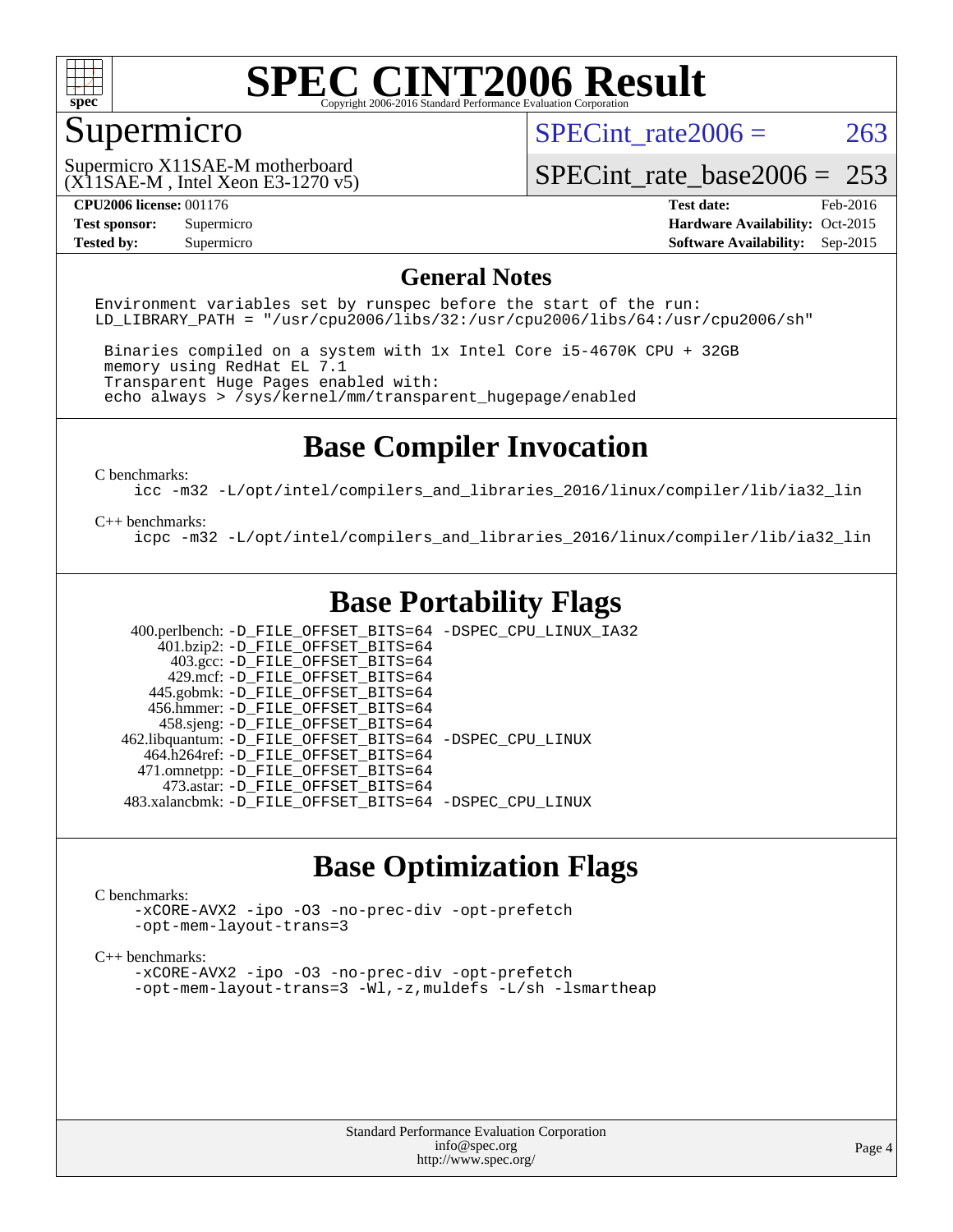

### Supermicro

SPECint rate $2006 = 263$ 

(X11SAE-M , Intel Xeon E3-1270 v5) Supermicro X11SAE-M motherboard

[SPECint\\_rate\\_base2006 =](http://www.spec.org/auto/cpu2006/Docs/result-fields.html#SPECintratebase2006) 253

**[CPU2006 license:](http://www.spec.org/auto/cpu2006/Docs/result-fields.html#CPU2006license)** 001176 **[Test date:](http://www.spec.org/auto/cpu2006/Docs/result-fields.html#Testdate)** Feb-2016 **[Test sponsor:](http://www.spec.org/auto/cpu2006/Docs/result-fields.html#Testsponsor)** Supermicro Supermicro **[Hardware Availability:](http://www.spec.org/auto/cpu2006/Docs/result-fields.html#HardwareAvailability)** Oct-2015 **[Tested by:](http://www.spec.org/auto/cpu2006/Docs/result-fields.html#Testedby)** Supermicro **Supermicro [Software Availability:](http://www.spec.org/auto/cpu2006/Docs/result-fields.html#SoftwareAvailability)** Sep-2015

### **[Base Other Flags](http://www.spec.org/auto/cpu2006/Docs/result-fields.html#BaseOtherFlags)**

[C benchmarks](http://www.spec.org/auto/cpu2006/Docs/result-fields.html#Cbenchmarks):

403.gcc: [-Dalloca=\\_alloca](http://www.spec.org/cpu2006/results/res2016q1/cpu2006-20160206-38984.flags.html#b403.gcc_baseEXTRA_CFLAGS_Dalloca_be3056838c12de2578596ca5467af7f3)

### **[Peak Compiler Invocation](http://www.spec.org/auto/cpu2006/Docs/result-fields.html#PeakCompilerInvocation)**

[C benchmarks \(except as noted below\)](http://www.spec.org/auto/cpu2006/Docs/result-fields.html#Cbenchmarksexceptasnotedbelow):

[icc -m32 -L/opt/intel/compilers\\_and\\_libraries\\_2016/linux/compiler/lib/ia32\\_lin](http://www.spec.org/cpu2006/results/res2016q1/cpu2006-20160206-38984.flags.html#user_CCpeak_intel_icc_e10256ba5924b668798078a321b0cb3f)

400.perlbench: [icc -m64](http://www.spec.org/cpu2006/results/res2016q1/cpu2006-20160206-38984.flags.html#user_peakCCLD400_perlbench_intel_icc_64bit_bda6cc9af1fdbb0edc3795bac97ada53)

401.bzip2: [icc -m64](http://www.spec.org/cpu2006/results/res2016q1/cpu2006-20160206-38984.flags.html#user_peakCCLD401_bzip2_intel_icc_64bit_bda6cc9af1fdbb0edc3795bac97ada53)

456.hmmer: [icc -m64](http://www.spec.org/cpu2006/results/res2016q1/cpu2006-20160206-38984.flags.html#user_peakCCLD456_hmmer_intel_icc_64bit_bda6cc9af1fdbb0edc3795bac97ada53)

458.sjeng: [icc -m64](http://www.spec.org/cpu2006/results/res2016q1/cpu2006-20160206-38984.flags.html#user_peakCCLD458_sjeng_intel_icc_64bit_bda6cc9af1fdbb0edc3795bac97ada53)

[C++ benchmarks:](http://www.spec.org/auto/cpu2006/Docs/result-fields.html#CXXbenchmarks)

[icpc -m32 -L/opt/intel/compilers\\_and\\_libraries\\_2016/linux/compiler/lib/ia32\\_lin](http://www.spec.org/cpu2006/results/res2016q1/cpu2006-20160206-38984.flags.html#user_CXXpeak_intel_icpc_b4f50a394bdb4597aa5879c16bc3f5c5)

### **[Peak Portability Flags](http://www.spec.org/auto/cpu2006/Docs/result-fields.html#PeakPortabilityFlags)**

 400.perlbench: [-D\\_FILE\\_OFFSET\\_BITS=64](http://www.spec.org/cpu2006/results/res2016q1/cpu2006-20160206-38984.flags.html#user_peakPORTABILITY400_perlbench_file_offset_bits_64_438cf9856305ebd76870a2c6dc2689ab) [-DSPEC\\_CPU\\_LP64](http://www.spec.org/cpu2006/results/res2016q1/cpu2006-20160206-38984.flags.html#b400.perlbench_peakCPORTABILITY_DSPEC_CPU_LP64) [-DSPEC\\_CPU\\_LINUX\\_X64](http://www.spec.org/cpu2006/results/res2016q1/cpu2006-20160206-38984.flags.html#b400.perlbench_peakCPORTABILITY_DSPEC_CPU_LINUX_X64) 401.bzip2: [-D\\_FILE\\_OFFSET\\_BITS=64](http://www.spec.org/cpu2006/results/res2016q1/cpu2006-20160206-38984.flags.html#user_peakPORTABILITY401_bzip2_file_offset_bits_64_438cf9856305ebd76870a2c6dc2689ab) [-DSPEC\\_CPU\\_LP64](http://www.spec.org/cpu2006/results/res2016q1/cpu2006-20160206-38984.flags.html#suite_peakCPORTABILITY401_bzip2_DSPEC_CPU_LP64) 403.gcc: [-D\\_FILE\\_OFFSET\\_BITS=64](http://www.spec.org/cpu2006/results/res2016q1/cpu2006-20160206-38984.flags.html#user_peakPORTABILITY403_gcc_file_offset_bits_64_438cf9856305ebd76870a2c6dc2689ab) 429.mcf: [-D\\_FILE\\_OFFSET\\_BITS=64](http://www.spec.org/cpu2006/results/res2016q1/cpu2006-20160206-38984.flags.html#user_peakPORTABILITY429_mcf_file_offset_bits_64_438cf9856305ebd76870a2c6dc2689ab) 445.gobmk: [-D\\_FILE\\_OFFSET\\_BITS=64](http://www.spec.org/cpu2006/results/res2016q1/cpu2006-20160206-38984.flags.html#user_peakPORTABILITY445_gobmk_file_offset_bits_64_438cf9856305ebd76870a2c6dc2689ab) 456.hmmer: [-D\\_FILE\\_OFFSET\\_BITS=64](http://www.spec.org/cpu2006/results/res2016q1/cpu2006-20160206-38984.flags.html#user_peakPORTABILITY456_hmmer_file_offset_bits_64_438cf9856305ebd76870a2c6dc2689ab) [-DSPEC\\_CPU\\_LP64](http://www.spec.org/cpu2006/results/res2016q1/cpu2006-20160206-38984.flags.html#suite_peakCPORTABILITY456_hmmer_DSPEC_CPU_LP64) 458.sjeng: [-D\\_FILE\\_OFFSET\\_BITS=64](http://www.spec.org/cpu2006/results/res2016q1/cpu2006-20160206-38984.flags.html#user_peakPORTABILITY458_sjeng_file_offset_bits_64_438cf9856305ebd76870a2c6dc2689ab) [-DSPEC\\_CPU\\_LP64](http://www.spec.org/cpu2006/results/res2016q1/cpu2006-20160206-38984.flags.html#suite_peakCPORTABILITY458_sjeng_DSPEC_CPU_LP64) 462.libquantum: [-D\\_FILE\\_OFFSET\\_BITS=64](http://www.spec.org/cpu2006/results/res2016q1/cpu2006-20160206-38984.flags.html#user_peakPORTABILITY462_libquantum_file_offset_bits_64_438cf9856305ebd76870a2c6dc2689ab) [-DSPEC\\_CPU\\_LINUX](http://www.spec.org/cpu2006/results/res2016q1/cpu2006-20160206-38984.flags.html#b462.libquantum_peakCPORTABILITY_DSPEC_CPU_LINUX) 464.h264ref: [-D\\_FILE\\_OFFSET\\_BITS=64](http://www.spec.org/cpu2006/results/res2016q1/cpu2006-20160206-38984.flags.html#user_peakPORTABILITY464_h264ref_file_offset_bits_64_438cf9856305ebd76870a2c6dc2689ab) 471.omnetpp: [-D\\_FILE\\_OFFSET\\_BITS=64](http://www.spec.org/cpu2006/results/res2016q1/cpu2006-20160206-38984.flags.html#user_peakPORTABILITY471_omnetpp_file_offset_bits_64_438cf9856305ebd76870a2c6dc2689ab) 473.astar: [-D\\_FILE\\_OFFSET\\_BITS=64](http://www.spec.org/cpu2006/results/res2016q1/cpu2006-20160206-38984.flags.html#user_peakPORTABILITY473_astar_file_offset_bits_64_438cf9856305ebd76870a2c6dc2689ab) 483.xalancbmk: [-D\\_FILE\\_OFFSET\\_BITS=64](http://www.spec.org/cpu2006/results/res2016q1/cpu2006-20160206-38984.flags.html#user_peakPORTABILITY483_xalancbmk_file_offset_bits_64_438cf9856305ebd76870a2c6dc2689ab) [-DSPEC\\_CPU\\_LINUX](http://www.spec.org/cpu2006/results/res2016q1/cpu2006-20160206-38984.flags.html#b483.xalancbmk_peakCXXPORTABILITY_DSPEC_CPU_LINUX)

### **[Peak Optimization Flags](http://www.spec.org/auto/cpu2006/Docs/result-fields.html#PeakOptimizationFlags)**

[C benchmarks](http://www.spec.org/auto/cpu2006/Docs/result-fields.html#Cbenchmarks):

 400.perlbench: [-xCORE-AVX2](http://www.spec.org/cpu2006/results/res2016q1/cpu2006-20160206-38984.flags.html#user_peakPASS2_CFLAGSPASS2_LDCFLAGS400_perlbench_f-xAVX2_5f5fc0cbe2c9f62c816d3e45806c70d7)(pass 2) [-prof-gen:threadsafe](http://www.spec.org/cpu2006/results/res2016q1/cpu2006-20160206-38984.flags.html#user_peakPASS1_CFLAGSPASS1_LDCFLAGS400_perlbench_prof_gen_21a26eb79f378b550acd7bec9fe4467a)(pass 1) [-ipo](http://www.spec.org/cpu2006/results/res2016q1/cpu2006-20160206-38984.flags.html#user_peakPASS2_CFLAGSPASS2_LDCFLAGS400_perlbench_f-ipo)(pass 2) [-O3](http://www.spec.org/cpu2006/results/res2016q1/cpu2006-20160206-38984.flags.html#user_peakPASS2_CFLAGSPASS2_LDCFLAGS400_perlbench_f-O3)(pass 2) [-no-prec-div](http://www.spec.org/cpu2006/results/res2016q1/cpu2006-20160206-38984.flags.html#user_peakPASS2_CFLAGSPASS2_LDCFLAGS400_perlbench_f-no-prec-div)(pass 2) [-par-num-threads=1](http://www.spec.org/cpu2006/results/res2016q1/cpu2006-20160206-38984.flags.html#user_peakPASS1_CFLAGSPASS1_LDCFLAGS400_perlbench_par_num_threads_786a6ff141b4e9e90432e998842df6c2)(pass 1) [-prof-use](http://www.spec.org/cpu2006/results/res2016q1/cpu2006-20160206-38984.flags.html#user_peakPASS2_CFLAGSPASS2_LDCFLAGS400_perlbench_prof_use_bccf7792157ff70d64e32fe3e1250b55)(pass 2) [-auto-ilp32](http://www.spec.org/cpu2006/results/res2016q1/cpu2006-20160206-38984.flags.html#user_peakCOPTIMIZE400_perlbench_f-auto-ilp32)

Continued on next page

Standard Performance Evaluation Corporation [info@spec.org](mailto:info@spec.org) <http://www.spec.org/>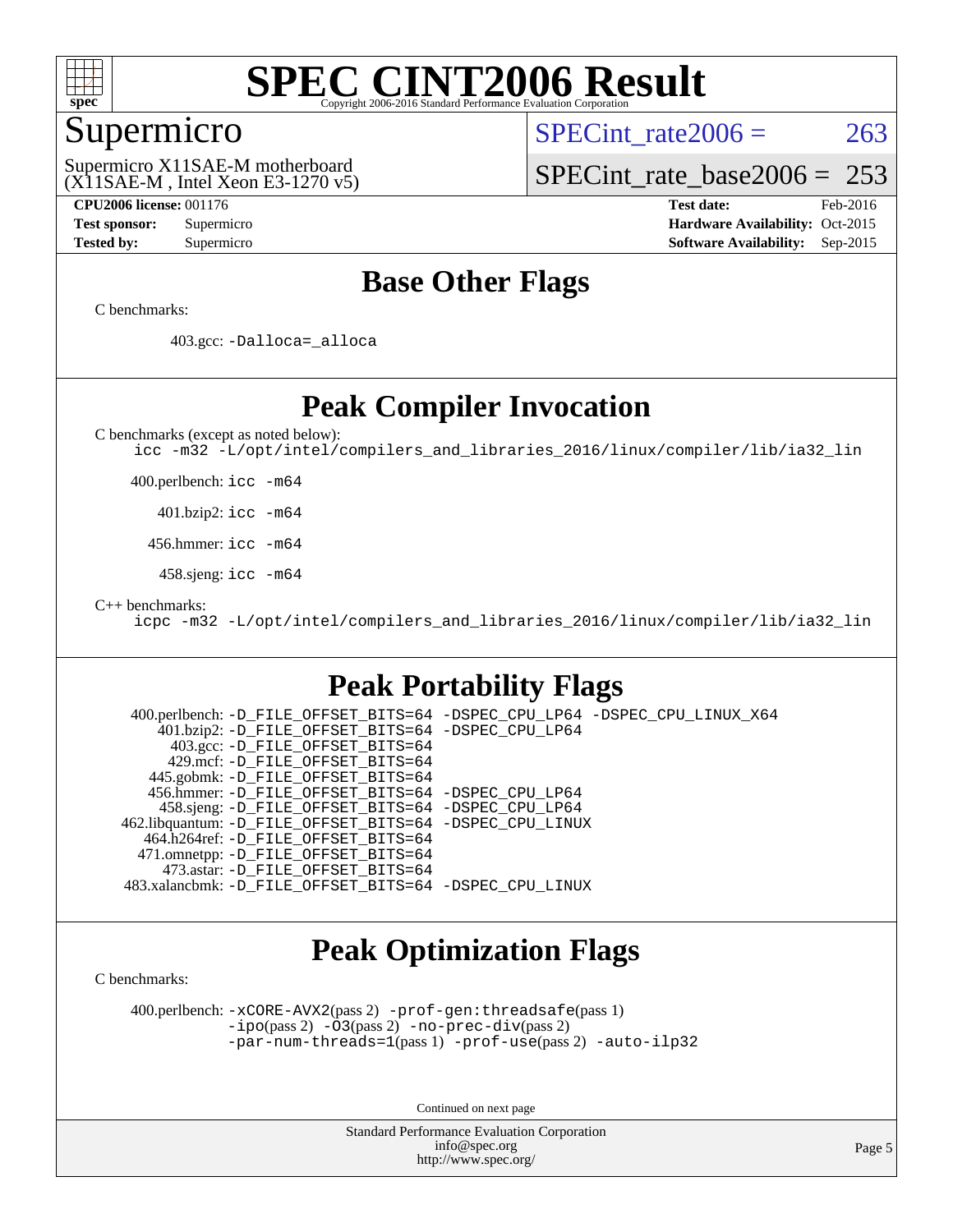

### Supermicro

SPECint rate  $2006 = 263$ 

(X11SAE-M , Intel Xeon E3-1270 v5) Supermicro X11SAE-M motherboard

[SPECint\\_rate\\_base2006 =](http://www.spec.org/auto/cpu2006/Docs/result-fields.html#SPECintratebase2006) 253

| <b>Test sponsor:</b> | Supermicro |
|----------------------|------------|
| <b>Tested by:</b>    | Supermicro |

**[CPU2006 license:](http://www.spec.org/auto/cpu2006/Docs/result-fields.html#CPU2006license)** 001176 **[Test date:](http://www.spec.org/auto/cpu2006/Docs/result-fields.html#Testdate)** Feb-2016 **[Hardware Availability:](http://www.spec.org/auto/cpu2006/Docs/result-fields.html#HardwareAvailability)** Oct-2015 **[Software Availability:](http://www.spec.org/auto/cpu2006/Docs/result-fields.html#SoftwareAvailability)** Sep-2015

### **[Peak Optimization Flags \(Continued\)](http://www.spec.org/auto/cpu2006/Docs/result-fields.html#PeakOptimizationFlags)**

 401.bzip2: [-xCORE-AVX2](http://www.spec.org/cpu2006/results/res2016q1/cpu2006-20160206-38984.flags.html#user_peakPASS2_CFLAGSPASS2_LDCFLAGS401_bzip2_f-xAVX2_5f5fc0cbe2c9f62c816d3e45806c70d7)(pass 2) [-prof-gen:threadsafe](http://www.spec.org/cpu2006/results/res2016q1/cpu2006-20160206-38984.flags.html#user_peakPASS1_CFLAGSPASS1_LDCFLAGS401_bzip2_prof_gen_21a26eb79f378b550acd7bec9fe4467a)(pass 1)  $-i\text{po}(pass 2) -\text{O3}(pass 2)$  [-no-prec-div](http://www.spec.org/cpu2006/results/res2016q1/cpu2006-20160206-38984.flags.html#user_peakPASS2_CFLAGSPASS2_LDCFLAGS401_bzip2_f-no-prec-div)(pass 2) [-par-num-threads=1](http://www.spec.org/cpu2006/results/res2016q1/cpu2006-20160206-38984.flags.html#user_peakPASS1_CFLAGSPASS1_LDCFLAGS401_bzip2_par_num_threads_786a6ff141b4e9e90432e998842df6c2)(pass 1) [-prof-use](http://www.spec.org/cpu2006/results/res2016q1/cpu2006-20160206-38984.flags.html#user_peakPASS2_CFLAGSPASS2_LDCFLAGS401_bzip2_prof_use_bccf7792157ff70d64e32fe3e1250b55)(pass 2) [-opt-prefetch](http://www.spec.org/cpu2006/results/res2016q1/cpu2006-20160206-38984.flags.html#user_peakCOPTIMIZE401_bzip2_f-opt-prefetch) [-auto-ilp32](http://www.spec.org/cpu2006/results/res2016q1/cpu2006-20160206-38984.flags.html#user_peakCOPTIMIZE401_bzip2_f-auto-ilp32) [-ansi-alias](http://www.spec.org/cpu2006/results/res2016q1/cpu2006-20160206-38984.flags.html#user_peakCOPTIMIZE401_bzip2_f-ansi-alias) 403.gcc: [-xCORE-AVX2](http://www.spec.org/cpu2006/results/res2016q1/cpu2006-20160206-38984.flags.html#user_peakCOPTIMIZE403_gcc_f-xAVX2_5f5fc0cbe2c9f62c816d3e45806c70d7) [-ipo](http://www.spec.org/cpu2006/results/res2016q1/cpu2006-20160206-38984.flags.html#user_peakCOPTIMIZE403_gcc_f-ipo) [-O3](http://www.spec.org/cpu2006/results/res2016q1/cpu2006-20160206-38984.flags.html#user_peakCOPTIMIZE403_gcc_f-O3) [-no-prec-div](http://www.spec.org/cpu2006/results/res2016q1/cpu2006-20160206-38984.flags.html#user_peakCOPTIMIZE403_gcc_f-no-prec-div)  $429$ .mcf: basepeak = yes 445.gobmk: [-xCORE-AVX2](http://www.spec.org/cpu2006/results/res2016q1/cpu2006-20160206-38984.flags.html#user_peakPASS2_CFLAGSPASS2_LDCFLAGS445_gobmk_f-xAVX2_5f5fc0cbe2c9f62c816d3e45806c70d7)(pass 2) [-prof-gen:threadsafe](http://www.spec.org/cpu2006/results/res2016q1/cpu2006-20160206-38984.flags.html#user_peakPASS1_CFLAGSPASS1_LDCFLAGS445_gobmk_prof_gen_21a26eb79f378b550acd7bec9fe4467a)(pass 1) [-prof-use](http://www.spec.org/cpu2006/results/res2016q1/cpu2006-20160206-38984.flags.html#user_peakPASS2_CFLAGSPASS2_LDCFLAGS445_gobmk_prof_use_bccf7792157ff70d64e32fe3e1250b55)(pass 2) [-par-num-threads=1](http://www.spec.org/cpu2006/results/res2016q1/cpu2006-20160206-38984.flags.html#user_peakPASS1_CFLAGSPASS1_LDCFLAGS445_gobmk_par_num_threads_786a6ff141b4e9e90432e998842df6c2)(pass 1) [-ansi-alias](http://www.spec.org/cpu2006/results/res2016q1/cpu2006-20160206-38984.flags.html#user_peakCOPTIMIZE445_gobmk_f-ansi-alias) [-opt-mem-layout-trans=3](http://www.spec.org/cpu2006/results/res2016q1/cpu2006-20160206-38984.flags.html#user_peakCOPTIMIZE445_gobmk_f-opt-mem-layout-trans_a7b82ad4bd7abf52556d4961a2ae94d5) 456.hmmer: [-xCORE-AVX2](http://www.spec.org/cpu2006/results/res2016q1/cpu2006-20160206-38984.flags.html#user_peakCOPTIMIZE456_hmmer_f-xAVX2_5f5fc0cbe2c9f62c816d3e45806c70d7) [-ipo](http://www.spec.org/cpu2006/results/res2016q1/cpu2006-20160206-38984.flags.html#user_peakCOPTIMIZE456_hmmer_f-ipo) [-O3](http://www.spec.org/cpu2006/results/res2016q1/cpu2006-20160206-38984.flags.html#user_peakCOPTIMIZE456_hmmer_f-O3) [-no-prec-div](http://www.spec.org/cpu2006/results/res2016q1/cpu2006-20160206-38984.flags.html#user_peakCOPTIMIZE456_hmmer_f-no-prec-div) [-unroll2](http://www.spec.org/cpu2006/results/res2016q1/cpu2006-20160206-38984.flags.html#user_peakCOPTIMIZE456_hmmer_f-unroll_784dae83bebfb236979b41d2422d7ec2) [-auto-ilp32](http://www.spec.org/cpu2006/results/res2016q1/cpu2006-20160206-38984.flags.html#user_peakCOPTIMIZE456_hmmer_f-auto-ilp32) 458.sjeng: [-xCORE-AVX2](http://www.spec.org/cpu2006/results/res2016q1/cpu2006-20160206-38984.flags.html#user_peakPASS2_CFLAGSPASS2_LDCFLAGS458_sjeng_f-xAVX2_5f5fc0cbe2c9f62c816d3e45806c70d7)(pass 2) [-prof-gen:threadsafe](http://www.spec.org/cpu2006/results/res2016q1/cpu2006-20160206-38984.flags.html#user_peakPASS1_CFLAGSPASS1_LDCFLAGS458_sjeng_prof_gen_21a26eb79f378b550acd7bec9fe4467a)(pass 1)  $-i\text{po}(pass 2) -\overline{O}3(pass 2)$  [-no-prec-div](http://www.spec.org/cpu2006/results/res2016q1/cpu2006-20160206-38984.flags.html#user_peakPASS2_CFLAGSPASS2_LDCFLAGS458_sjeng_f-no-prec-div)(pass 2) [-par-num-threads=1](http://www.spec.org/cpu2006/results/res2016q1/cpu2006-20160206-38984.flags.html#user_peakPASS1_CFLAGSPASS1_LDCFLAGS458_sjeng_par_num_threads_786a6ff141b4e9e90432e998842df6c2)(pass 1) [-prof-use](http://www.spec.org/cpu2006/results/res2016q1/cpu2006-20160206-38984.flags.html#user_peakPASS2_CFLAGSPASS2_LDCFLAGS458_sjeng_prof_use_bccf7792157ff70d64e32fe3e1250b55)(pass 2) [-unroll4](http://www.spec.org/cpu2006/results/res2016q1/cpu2006-20160206-38984.flags.html#user_peakCOPTIMIZE458_sjeng_f-unroll_4e5e4ed65b7fd20bdcd365bec371b81f) [-auto-ilp32](http://www.spec.org/cpu2006/results/res2016q1/cpu2006-20160206-38984.flags.html#user_peakCOPTIMIZE458_sjeng_f-auto-ilp32) 462.libquantum: basepeak = yes 464.h264ref: [-xCORE-AVX2](http://www.spec.org/cpu2006/results/res2016q1/cpu2006-20160206-38984.flags.html#user_peakPASS2_CFLAGSPASS2_LDCFLAGS464_h264ref_f-xAVX2_5f5fc0cbe2c9f62c816d3e45806c70d7)(pass 2) [-prof-gen:threadsafe](http://www.spec.org/cpu2006/results/res2016q1/cpu2006-20160206-38984.flags.html#user_peakPASS1_CFLAGSPASS1_LDCFLAGS464_h264ref_prof_gen_21a26eb79f378b550acd7bec9fe4467a)(pass 1) [-ipo](http://www.spec.org/cpu2006/results/res2016q1/cpu2006-20160206-38984.flags.html#user_peakPASS2_CFLAGSPASS2_LDCFLAGS464_h264ref_f-ipo)(pass 2) [-O3](http://www.spec.org/cpu2006/results/res2016q1/cpu2006-20160206-38984.flags.html#user_peakPASS2_CFLAGSPASS2_LDCFLAGS464_h264ref_f-O3)(pass 2) [-no-prec-div](http://www.spec.org/cpu2006/results/res2016q1/cpu2006-20160206-38984.flags.html#user_peakPASS2_CFLAGSPASS2_LDCFLAGS464_h264ref_f-no-prec-div)(pass 2) [-par-num-threads=1](http://www.spec.org/cpu2006/results/res2016q1/cpu2006-20160206-38984.flags.html#user_peakPASS1_CFLAGSPASS1_LDCFLAGS464_h264ref_par_num_threads_786a6ff141b4e9e90432e998842df6c2)(pass 1) [-prof-use](http://www.spec.org/cpu2006/results/res2016q1/cpu2006-20160206-38984.flags.html#user_peakPASS2_CFLAGSPASS2_LDCFLAGS464_h264ref_prof_use_bccf7792157ff70d64e32fe3e1250b55)(pass 2) [-unroll2](http://www.spec.org/cpu2006/results/res2016q1/cpu2006-20160206-38984.flags.html#user_peakCOPTIMIZE464_h264ref_f-unroll_784dae83bebfb236979b41d2422d7ec2) [-ansi-alias](http://www.spec.org/cpu2006/results/res2016q1/cpu2006-20160206-38984.flags.html#user_peakCOPTIMIZE464_h264ref_f-ansi-alias) [C++ benchmarks:](http://www.spec.org/auto/cpu2006/Docs/result-fields.html#CXXbenchmarks) 471.omnetpp: [-xCORE-AVX2](http://www.spec.org/cpu2006/results/res2016q1/cpu2006-20160206-38984.flags.html#user_peakPASS2_CXXFLAGSPASS2_LDCXXFLAGS471_omnetpp_f-xAVX2_5f5fc0cbe2c9f62c816d3e45806c70d7)(pass 2) [-prof-gen:threadsafe](http://www.spec.org/cpu2006/results/res2016q1/cpu2006-20160206-38984.flags.html#user_peakPASS1_CXXFLAGSPASS1_LDCXXFLAGS471_omnetpp_prof_gen_21a26eb79f378b550acd7bec9fe4467a)(pass 1)  $-ipo(pass 2) -\overline{03(pass 2)}$  $-ipo(pass 2) -\overline{03(pass 2)}$  [-no-prec-div](http://www.spec.org/cpu2006/results/res2016q1/cpu2006-20160206-38984.flags.html#user_peakPASS2_CXXFLAGSPASS2_LDCXXFLAGS471_omnetpp_f-no-prec-div)(pass 2) [-par-num-threads=1](http://www.spec.org/cpu2006/results/res2016q1/cpu2006-20160206-38984.flags.html#user_peakPASS1_CXXFLAGSPASS1_LDCXXFLAGS471_omnetpp_par_num_threads_786a6ff141b4e9e90432e998842df6c2)(pass 1) [-prof-use](http://www.spec.org/cpu2006/results/res2016q1/cpu2006-20160206-38984.flags.html#user_peakPASS2_CXXFLAGSPASS2_LDCXXFLAGS471_omnetpp_prof_use_bccf7792157ff70d64e32fe3e1250b55)(pass 2) [-ansi-alias](http://www.spec.org/cpu2006/results/res2016q1/cpu2006-20160206-38984.flags.html#user_peakCXXOPTIMIZE471_omnetpp_f-ansi-alias) [-opt-ra-region-strategy=block](http://www.spec.org/cpu2006/results/res2016q1/cpu2006-20160206-38984.flags.html#user_peakCXXOPTIMIZE471_omnetpp_f-opt-ra-region-strategy_a0a37c372d03933b2a18d4af463c1f69) [-Wl,-z,muldefs](http://www.spec.org/cpu2006/results/res2016q1/cpu2006-20160206-38984.flags.html#user_peakEXTRA_LDFLAGS471_omnetpp_link_force_multiple1_74079c344b956b9658436fd1b6dd3a8a) [-L/sh -lsmartheap](http://www.spec.org/cpu2006/results/res2016q1/cpu2006-20160206-38984.flags.html#user_peakEXTRA_LIBS471_omnetpp_SmartHeap_32f6c82aa1ed9c52345d30cf6e4a0499) 473.astar: basepeak = yes

### **[Peak Other Flags](http://www.spec.org/auto/cpu2006/Docs/result-fields.html#PeakOtherFlags)**

[C benchmarks](http://www.spec.org/auto/cpu2006/Docs/result-fields.html#Cbenchmarks):

403.gcc: [-Dalloca=\\_alloca](http://www.spec.org/cpu2006/results/res2016q1/cpu2006-20160206-38984.flags.html#b403.gcc_peakEXTRA_CFLAGS_Dalloca_be3056838c12de2578596ca5467af7f3)

483.xalancbmk: basepeak = yes